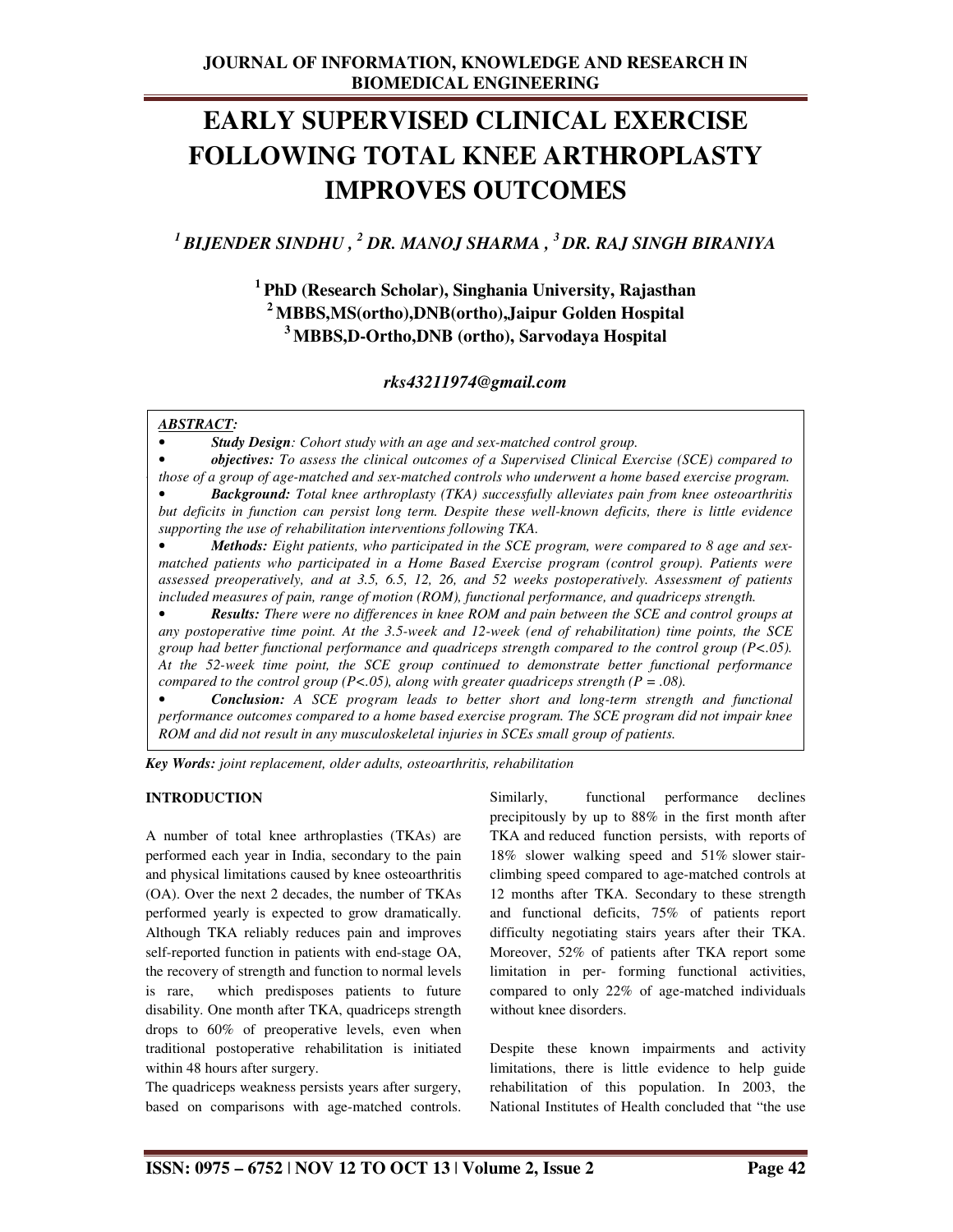of rehabilitation services is one of the most under studied aspects of the preoperative management of patients following total knee replacement." In 2007, the most recent meta-analysis on the effectiveness of physical therapy following TKA concluded that physical therapy has no long-term benefits. However, these conclusions were based on only 5 studies that met the inclusion criteria for the Meta analysis. One potential reason for the lack of demonstrated efficacy of these trials is that none of the included trials examined the use of a highintensity, long-duration rehabilitation program initiated immediately after discharge from the hospital. There is preliminary evidence that a progressive high-intensity rehabilitation program can lead to improved outcomes in this population, though this program was initiated 1 month after surgery, when strength and functional deficits were already profound. However, there are concerns in the orthopedic community that a higher intensity intervention initiated immediately following hospital discharge could lead to increased pain and swelling and ultimately to poorer range of motion (ROM) and functional outcomes.

The purpose of this study was to assess the clinical outcomes of a SCE group, long duration rehabilitation program after TKA, initiated after discharge from the hospital, compared to those of a Home based exercise program.

## **METHODS**

## **Study Design**

This was a prospective, cohort study of patients who completed a Supervised Clinical Exercise (SCE) after TKA, with comparison to an age and sex-matched cohort of patients who completed a Home based exercise program (control group). Patients were assessed 1 to 2 weeks preoperatively, and 3.5, 6.5, 12, 26, and 52 weeks postoperatively. The 52-week assessment time was chosen for long-term follow-up, as patients recovering from TKA typically plateau in strength and functional gains by this time. The study was approved by Singhania University Review Board. Informed consent was obtained from all participants, and the rights of participants were protected.

## **Participants**

Eight patients (mean SD age, 65.3, 5 females, 3 males) who underwent a primary unilateral TKA and completed SCE were compared to an agematched (5 years) and sex-matched control group of patients who completed a Home based exercise intervention (mean SD age, 65.1, 11.5 years; 5 females, 3 males) as part of an ongoing clinical trial. Patients participating in SCE intervention were consecutively recruited from the community from February 2011 to December 2011. Patients who completed the home based exercise intervention were control subjects in an ongoing clinical trial and recruited from the community. The patients in both groups were included if they were between the ages of 50 and 85 years and were under- going a primary unilateral TKA for end stage knee OA. Patients in both groups were excluded if they had uncontrolled hypertension, uncontrolled diabetes, body mass index greater than 35 kg/ m2, significant neurologic impairments, significant contra lateral knee OA (as defined by a verbal numerical pain rating of greater than 4/10 with walking or climbing stairs), or other unstable, lower extremity orthopedic conditions.

#### **Interventions**

Average length of stay in the hospital for both groups was 3 days, and patients were treated twice daily by staff physiotherapists at their respective hospitals. Both groups began their assigned interventions upon discharge from the hospital. Both intervention groups had the following common elements in their rehabilitation programs: passive knee ROM exercises; patella-femoral joint mobilization (as needed); incision mobility; cycling for range of motion; lower extremity flexibility exercises for the quadriceps, calf and hamstring, Modalities (ice or heat as needed); gait training; and functional training for transfers and stair climbing. All patients were given a home exercise program (HEP) to be performed twice daily during the acute phase of recovery (first 30 days) and then daily until discharge from therapy. For both intervention groups, the HEP included ROM exercises, and weight-bearing and non–weightbearing strengthening exercises for the quadriceps, hamstrings, hip abductors, hip extensors, and plantar flexors. The intensity and types of exercises performed for the HEP were similar to those performed during the supervised home and outpatient physical therapy sessions. However, patients in the SCE group did not perform machine-based resistive strengthening as a part of their HEP.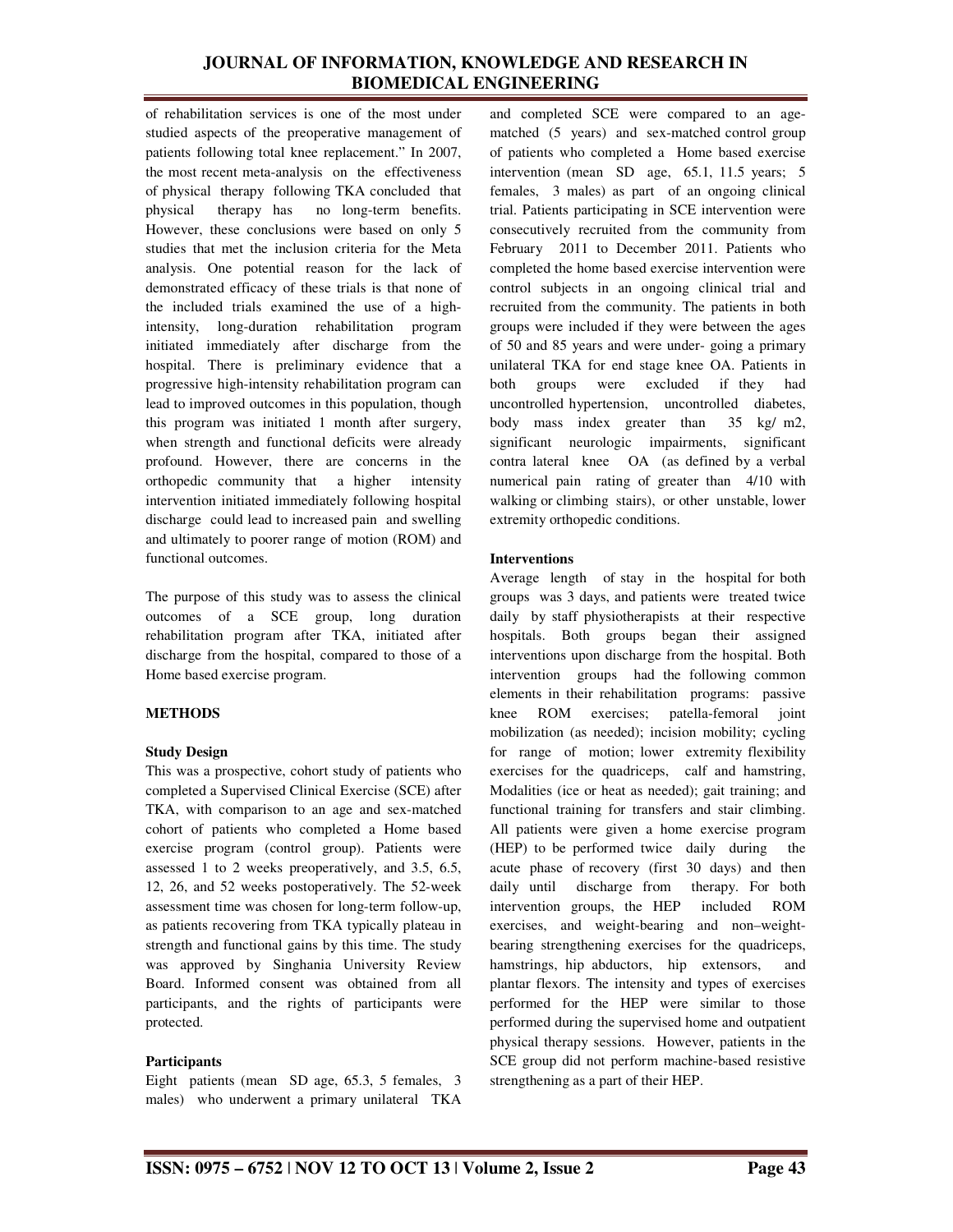## **Control Intervention**

Following discharge from the hospital, patients were treated in the home setting for 6 visits over 2 weeks, after which they were treated in outpatient physical therapy for an average of 10 visits over 6 weeks. Therefore, the total number of physical therapy sessions (home and outpatient) for this group after discharge was 16 visits over 8 weeks. All home health and outpatient physical therapists followed a standardized rehabilitation protocol, as previously described. Both weight-bearing and non weight bearing exercises were initiated with 2 sets of 10 repetitions, and then progressed to 3 sets of 10 repetitions. For strengthening exercises, weights were increased to maintain a 10 repetition maximum targeted intensity level; however, the maximum weight utilized for any strengthening exercise was a 4.5 kg (10 lb) ankle weight. Resistive exercises consisted of quadriceps setting, seated knee extensions, straight leg raises, side lying hip abduction, and standing hamstring curls. Body weight exercises consisted of step-ups, side step-ups, step-downs (5- to 15-cm step), terminal knee extensions, single limb stance, and wall slides.

## **CSE Intervention**

Following discharge from the hospital, patients were treated in the home setting for 3 visits in the first week, after which patients were treated in outpatient physical therapy for 2 or 3 times per week until the completion of postoperative week 12, for a total of 25 visits. Both weight bearing and non– weightbearing exercises were initiated with 2 sets of 8 to 10 repetitions, then progressed by increasing the resistance or difficulty of the task. Exercises were progressed, based on achieve

## **Table: Postoperative Outcome Measures by Group**

| <b>Time/Variable</b>   | <b>SCE</b>    | Control      |
|------------------------|---------------|--------------|
|                        | Group         | Group        |
| 3.5 weak postoperative |               |              |
| Climbing<br>Stair      | $23.6 + -5.8$ | 39.6         |
| test                   | $8.9 + -2.0$  | 18.5         |
| Time up $\&$ go test   | $381.0 + -$   | 13.6<br>+-   |
| Six minute walk        | 73.0          | 4.4          |
| test                   | $96.0 + -9.0$ | $302.0 + -$  |
| Knee flexion           | $2.8 + -7.1$  | 88.0         |
| Knee extension         | $1.1 + -2.1$  | $91.0 + -$   |
| <b>NPRS</b> Resting    | $1.4 + -2.2$  | 14.0         |
| NPRS quadriceps        | $1.1 + -2.0$  | $8.8 + -6.5$ |
| strength               |               | $2.3 + -1.4$ |
|                        |               | $2.0 + -1.9$ |
| <b>NPRS</b><br>stair   |               |              |

| climbing test                          |                               | $1.3 + -1.2$                  |
|----------------------------------------|-------------------------------|-------------------------------|
|                                        |                               |                               |
|                                        |                               |                               |
|                                        |                               |                               |
|                                        |                               |                               |
|                                        |                               |                               |
| 6.5 weak postoperative                 |                               |                               |
| Climbing<br>Stair                      | $15.0 + -4.4$                 | $22.9 + -$                    |
| test                                   | $8.0 + -1.8$                  | 10.4                          |
| Time up & go test                      | $439.0 + -$                   | $10.9 + -3.9$                 |
| Six minute walk                        | 73.0                          | $374.0 + -$                   |
| test                                   | $105.0 + -$                   | 97.0                          |
| Knee flexion                           | 12.0                          | $103.0 + -$                   |
| Knee extension                         | $1.4 + -6.0$                  | 16.0                          |
| <b>NPRS</b> Resting                    | $1.1 + -1.4$                  | $4.9 + -4.4$                  |
| NPRS quadriceps                        | $0.3 + -0.8$                  | $1.0 + -.8$                   |
| strength                               | $1.0 + -1.4$                  | $0.8 + -0.9$                  |
| <b>NPRS</b><br>stair                   |                               | $1.9 + -1.8$                  |
| climbing test                          |                               |                               |
| 12 weak postoperative                  |                               |                               |
| Stair Climbing                         | $12.2 + -3.1$                 | $17.7 + -9.2$                 |
| test                                   | $7.1 + -1.4$                  | $9.1 + -2.5$                  |
| Time up $&$ go test                    | $439.0 + -$                   | $447.0 + -$                   |
| Six minute walk                        | 93.0                          | 98.0                          |
| test                                   | $115.0 + -$                   | $112.0 + -$                   |
| Knee flexion                           | 12.0                          | 11.0                          |
| Knee extension                         | $0.1 + -5.1$                  | $1.6 + -2.4$                  |
|                                        | $0.4 + -0.7$                  | $0.1 + -0.4$                  |
| <b>NPRS</b> Resting<br>$\bullet$       | $0.4 + -0.8$                  | $0.3 + -0.8$                  |
| NPRS quadriceps                        | $0.8 + -1.2$                  | $0.5 + -1.1$                  |
| strength                               |                               |                               |
| <b>NPRS</b><br>stair                   |                               |                               |
| climbing test                          |                               |                               |
| 26 weak postoperative                  |                               |                               |
| Climbing<br>Stair                      | $11.1 + -2.9$<br>$6.6 + -1.1$ | $15.1 + -8.1$<br>$9.1 + -2.4$ |
| test                                   | $532.0 + -$                   | $457.0 + -$                   |
| Time up $&$ go test<br>Six minute walk | 73.0                          | 82.0                          |
|                                        | $120.0 + -$                   | $114.0 + -$                   |
| test<br>Knee flexion                   | 12.0                          | 8.0                           |
|                                        | $1.9 + -4.6$                  | $1.4 + -3.0$                  |
| Knee extension                         | $0.4 + -1.1$                  | $0.3 + -0.7$                  |
| <b>NPRS</b> Resting                    | $0.4 + -1.1$                  | $0.0 + -0.0$                  |
| NPRS quadriceps                        | $1.3 + -1.9$                  | $0.4 + -1.1$                  |
| strength                               |                               |                               |
| <b>NPRS</b><br>stair                   |                               |                               |
| climbing test                          |                               |                               |
| 52 weak postoperative                  |                               |                               |
| Climbing<br>Stair                      | $10.4 + -2.8$<br>$6.5 + -1.3$ | $17.3 + -$<br>14.2            |
| test                                   | $552.0 + -$                   | $8.8 + -4.0$                  |
| Time up $&$ go test                    | 69.0                          | $470.0 + -$                   |
| Six minute walk                        | $122.0 + -$                   | $117.0 + -$                   |
| test                                   | 12.0                          | 6.0                           |
| Knee flexion                           | $-3.3 + -4.4$                 | $-1.0 + -5.2$                 |
| Knee extension                         | $0.0 + -0.0$                  | $0.3 + -0.8$                  |
| <b>NPRS Resting</b>                    | $0.0 + -0.0$                  | $0.3 + -0.7$                  |
| NPRS quadriceps                        | $0.4 + -1.1$                  | $0.9 + -2.1$                  |
| strength                               |                               |                               |
| <b>NPRS</b><br>stair                   |                               |                               |
| climbing test                          |                               |                               |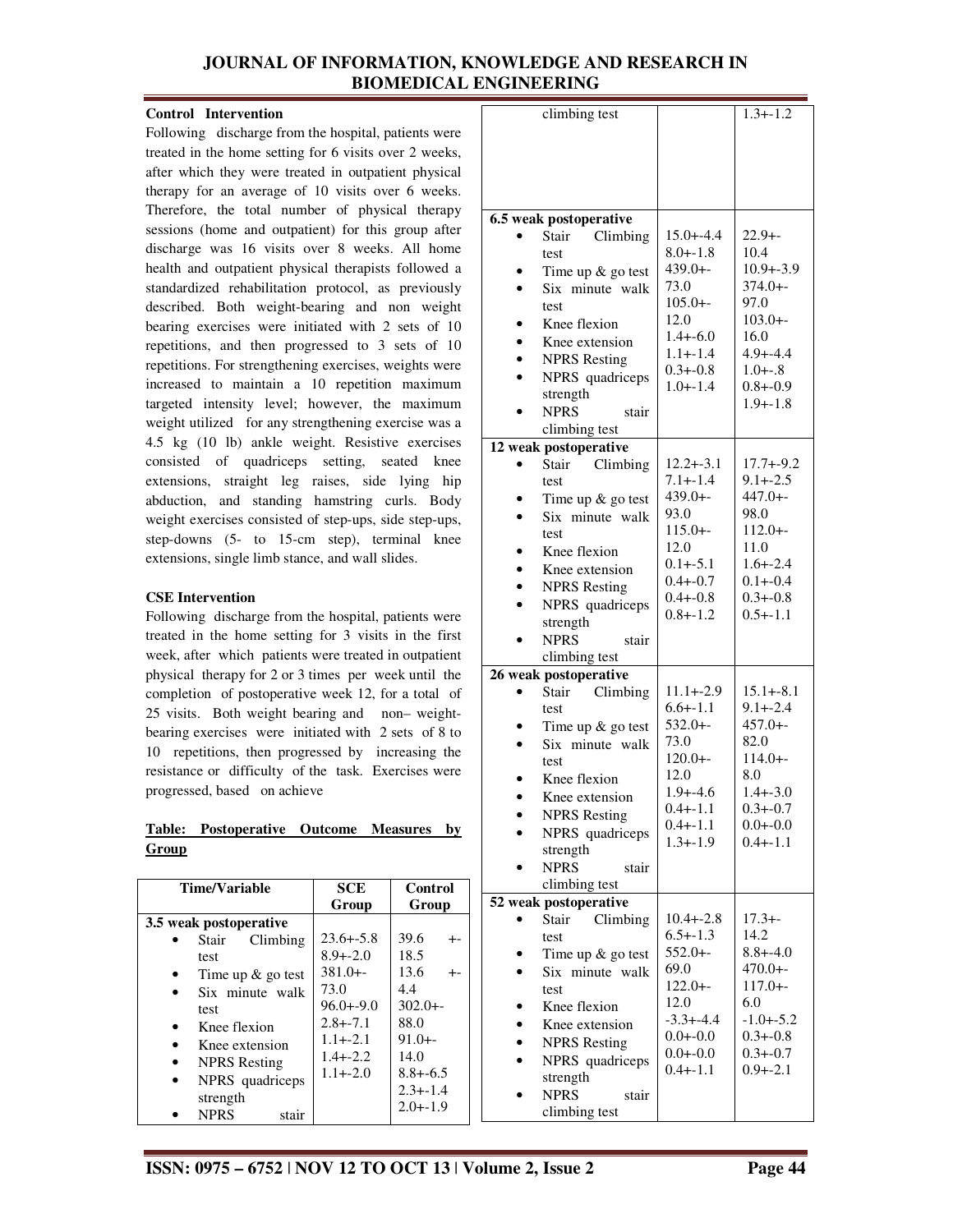-ment of predetermined milestones in addition to patient tolerance of the treatment. The Appendix provides a description of exercises and criteria utilized for this group. All exercises were progressed as tolerated, except when the following occurred: subjective complaints of decreased walking endurance, soreness for 2 hours or greater following the previous session, a decrease in knee ROM by 5° or more, an increase in knee joint swelling of 2 cm or more, or an increase in resting verbal numeric pain rating of 2 points or more. If the patient had 2 or more of the above findings, treatment for the subsequent session was adjusted to decrease intensity level to allow for recovery. If the only finding was soreness lasting 2 to 24 hours, then treatment was held at a similar intensity for that treatment session but only for exercises targeting the sore muscle group(s).

Resistive training was initiated with an adjustable ankle weight but progressed to machine-based strengthening once a patient was not achieving fatigue with the ankle weight. Eccentric resistive strengthening was initiated when the patient met criteria for progression from phase. Eccentric strengthening was performed utilizing a weight machine, with both lower extremities used for the concentric phase of the exercise and the surgical lower extremity alone for the eccentric phase.

## **OUTCOMES**

#### **Pain**

Pain was measured utilizing a 11-point verbal numeric pain rating scale (NPRS), with 0 representing no pain and 10 represented the worst pain imaginable. Patients were asked for their NPRS prior to testing, during the stair climbing test (SCT) and muscle power. These tasks were chosen because they are demanding tasks during which patients frequently report knee pain.

#### **Range of Motion**

Active knee ROM was measured in the supine position using a long-arm goniometer. For active knee extension, the heel was placed on a 10-cm block and the participant was instructed to actively extend the knee. For active knee flexion, the participant was instructed to actively flex the knee as far as possible, keeping the heel on the supporting surface. Throughout this manuscript,

negative values of extension represent hyperextension.

#### **Functional Performance**

Measures Measures of functional performance included the stair climbing test (SCT), timed upand-go test (TUG), and 6-minute walk test (6MW). The SCT measures the total time to ascend, turn around, and then descend a flight of stairs. Patients were tested on 1 of 2 staircases during he study due to a change in facilities. One patient from the control group was tested on a 10-step stair case with a 17.1 cm step height. The remainder of patients from both groups was tested on a 12-step stair case with a 17.1 cm step height. The absolute times of the control patients with 10 step data were adjusted by a factor of 1.2 to allow for comparison between groups. The minimally detectable change associated with the 90% confidence interval for this measure has been estimated to be between 2.6 and 5.5 seconds in patients recovering from TKA, depending on the time point assessed. The TUG measures the time to rise from an arm chair, walk 3 m, turn around, and return to sitting in the same chair with-out physical assistance. The MDC for the TUG in patients the first 1.5 months after TKA is 2.49 seconds. The 6 MW measures the total distance walked by an individual over 6 minutes. The MDC 90 for the 6MW test is 61.34 m in patients the first 1.5 months after TKA.

## **STATISTICAL METHODS**

**Primary Outcome and Endpoint** The difference in SCT time between groups at 12 weeks (end of intervention) was chosen as the primary outcome, because stair climbing is a demanding task that poses difficulty for more than 75% of patients after TKA. Secondary outcomes were pain, knee ROM, quadriceps strength, 6 MW distance, and TUG time. Secondary time points of interest were 3.5 and 52 weeks after TKA.

**Sample Size Estimate** Sample size estimates were performed using SAS Version and data from a cohort comparison study comparing community-based rehabilitation to a higher intensity patient 1 year after TKA. We expected at least similar magnitude of effect on the SCT 12 weeks after TKA for this study (mean SD, 2.62+-1.90 seconds). We estimated that a sample size of 8 patients per group would provide 80% power to detect a difference of 2.62 seconds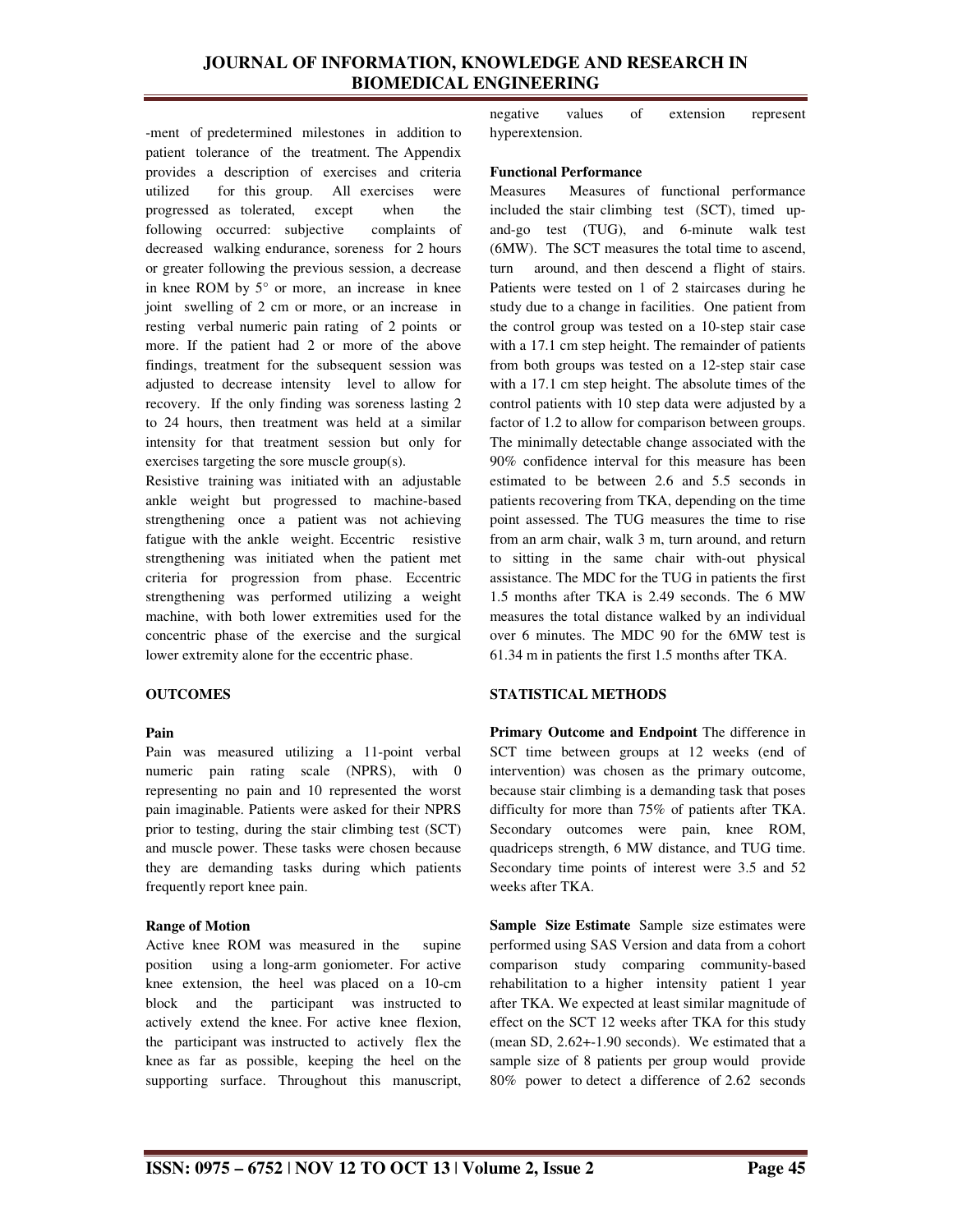between groups on the SCT, using a 2-tailed independent samples t test level of .05.

### **Data Analysis**

SAS Version 9.2 was used for all statistical analyses. The alpha level was set to .05 for all statistical comparisons. The data for all patients on all outcomes at all time points, except for 2 patients in the CSE group who were missing quadriceps activation data at the  $6.5$ -week  $(n = 1)$ , 26-week  $(n = 1)$  $= 2$ ), and 52- week (n  $= 2$ ) time points, were complete. Missing data for the 2 CSE group patients were due to the patients declining this test secondary to discomfort. Statistical analysis of baseline differences between groups was carried out using an independent-samples unequal variance t test.

Differences between groups in the primary outcome and all secondary out- comes at 3.5, 6.5, 12, 26, and 52 weeks after TKA were analyzed using restricted maximum likelihood estimation of a multivariate repeated-measures mixed- effects model using all available data. All models were conditioned on the outcome at baseline to account for any baseline differences and to increase statistical precision. All models contained fixed effects for group, time, and a group- by-time interaction, as well as a random effect for paired subjects between groups. Post hoc testing was performed using linear contrasts of pair wise comparisons between groups if a significant group-by- time interaction was found or if a significant group main effect was found in the absence of an interaction. All values are reported as mean, SD, unless otherwise stated.

# **RESULTS**

Preoperatively, participants in both groups were similar on all variables except for active knee flexion SCE group having  $11^{\circ}$  greater knee flexion (P = .02; 95% CI: 1.9, 20.1). All patients in the CSE group were able to progress to phase 4 of the program, except for 1 patient, who only progressed to phase 3 secondary to continued challenges with this phase and increased knee pain with attempts to advance be- yond this phase. During rehabilitation of the CSE group, no patient necessitated decreasing treatment intensity based on the criteria established for progression. No individual in either group experienced a musculoskeletal injury during rehabilitation. postoperatively, no group differences were found between groups for active knee

flexion (P = .76; 95% CI: –12, 9.0) or extension (P = .24; 95% CI: –5, 1) ROM. Active knee flexion for the CSE group was  $122^{\circ}$ +-12° compared to  $117^{\circ}$ +-6° for the control group at 52 weeks. Active knee extension for the CSE group was  $-3^{\circ}$ +-4° compared to  $-1^{\circ}$ +-5° for the control group at 52 weeks (negative values represent hyperextension). Similarly, no group differences were found between groups for resting pain (P = .51;  $95\%$  CI:–0.7, 0.4), pain during the SCT test (P =.96; 95% CI:  $-1.0$ , 0.9), or pain during quadriceps power testing  $(P = .74)$ ; 95% CI: –0.8, 0.6).

Postoperatively, a significant group by time interaction was found for TUG  $(P = .02)$  and quadriceps strength  $(P = .02)$ . No significant interactions were found for SCT ( $P = .22$ ), 6MW ( $P =$ .71), or quadriceps activation ( $P = .43$ ). A significant group main effect was found for SCT (P<.005; 95% CI: –14.2, –2.7) and 6 MW (P<.001; 95% CI: 42, 146). There was no significant group main effect for quadriceps (P = .06; 95% CI:  $-0.3$ , 15.9). Post hoc testing was performed on quadriceps strength, TUG, SCT, and the 6 MW tests. Values reported for the 3.5-, 12-, and 52-week time points below are adjusted for baseline performance and include a random effect for pair. At 3.5 weeks after TKA, the CSE group performed 16.4 seconds faster on the SCT seconds faster on the TUG (P = .006; 95% CI: 1.5, 7.1) (FIGURE 2), walked 104 m farther on the 6MW (P  $= .001$ ; 95% CI: 44, 164) (FIGURE 3), and had 0.3 Nm/ kg greater quadriceps strength ( $P = .01$ ; 95% CI: 0.1, 0.6) compared to the control group.

At 12 weeks after TKA, the CSE group performed 5.8 seconds faster on the SCT ( $P = .01$ ; 95% CI: 1.3, 10.4), 1.9 seconds faster on the TUG ( $P = .04$ ; 95% CI: 0.1, 3.8), and had 0.4 Nm/kg greater quadriceps strength (P = .01; 95% CI: 0.1, 0.8) compared to the control group. The CSE group also walked further on the 6MW test  $(P = .06; 95\% \text{ CI: } -4, 146)$ , although this difference did not quite reach statistical significance.

At 52 weeks after TKA, the CSE group performed 7.3 seconds faster on the SCT ( $P = .04$ ; 95% CI: 0.5, 14.1) and walked 107 m farther on the 6MW (P<.001; 95% CI: 55, 158) than controls. The CSE group also had greater quadriceps strength ( $P = .08$ ; 95% CI: 0.0, 0.6) compared to the control group, although this difference did not quite reach statistical significance. Differences between the 2 groups on the TUG were no longer significant  $(P=$ .12; 95% CI: –0.6, 5.1).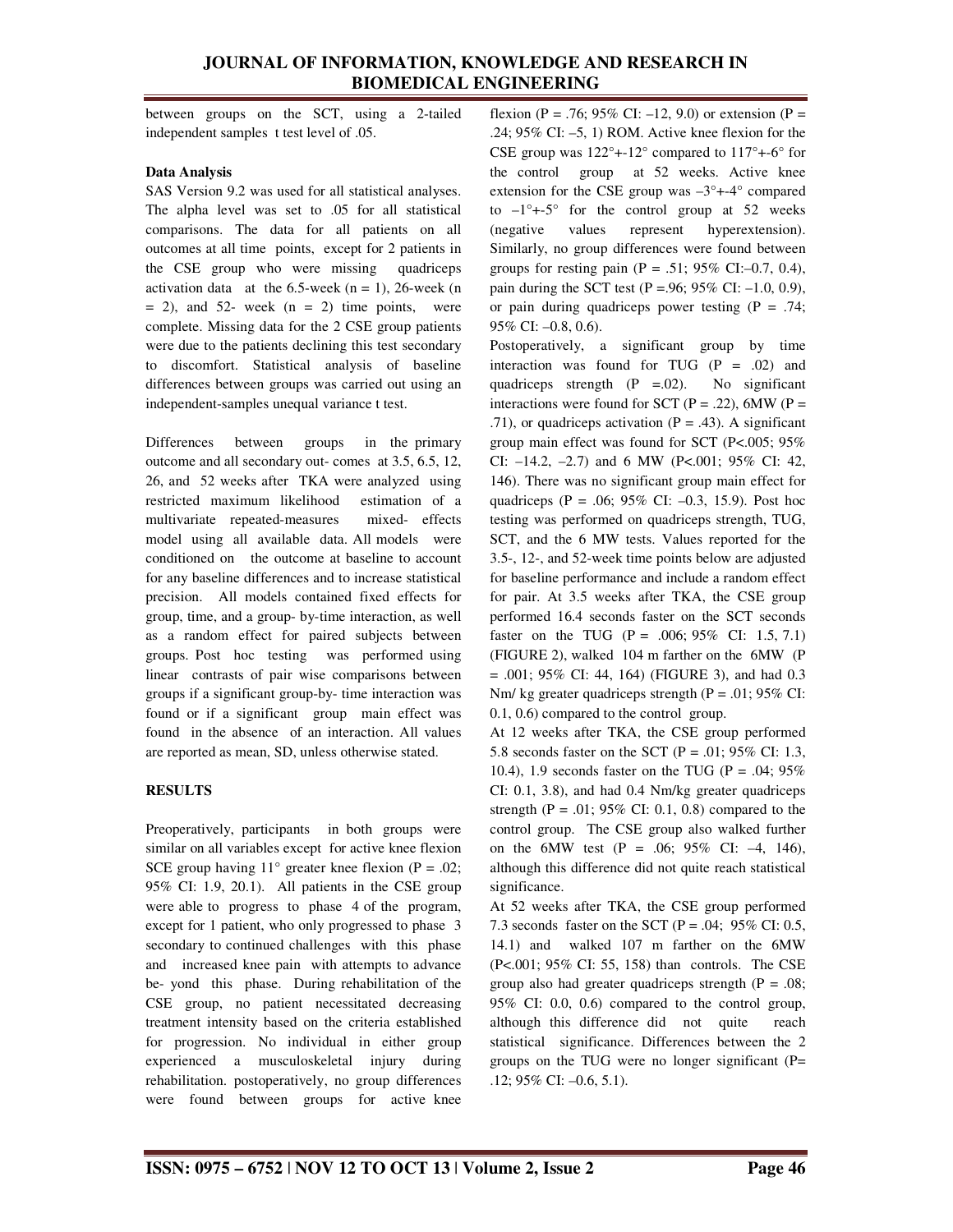# **JOURNAL OF INFORMATION, KNOWLEDGE AND RESEARCH IN<br>BIOMEDICAL ENGINEERING BIOMEDICAL ENGINEERING**

## **DISCUSSION**

The purpose of this study was to assess the The purpose of this study was to assess the clinical outcomes of a SCE compared to a HBE program. Results indicate that utilization of a CSE program. Results indicate that utilization of a CSE<br>program initiated early in the course of recovery after TKA led to superior strength and functional outcomes, without leading to increased pain or decreased knee ROM outcomes, in this small group of patients. A led to superior strength and functional<br>comes, without leading to increased pain or<br>reased knee ROM outcomes, in this small group<br>patients.<br>ere were 2 key differences between the

There were 2 key differences between the rehabilitation programs utilized for this study. Patients in the CSE group had 25 visits over 12 weeks, whereas patients in the control group had 16 visits over 8 weeks. Thus, the 2 groups had similar treatment frequency in the first 2 months, but the CSE group was treated for an additional month. The second primary difference between the 2 programs was the level of intensity chosen for resistive strength training and the difficulty o functional exercises utilized. Patients in the CSE group performed machine-based strengthening of all major lower extremity muscle groups, whereas patients in the control group did not utilize resistive training beyond levels accomplished by the use of ankle weights or resistive bands. the 2 groups had similar<br>the first 2 months, but the<br>or an additional month.<br>fference between the 2<br>of intensity chosen for<br>and the difficulty of the resistive major lower extremity muscle<br>ents in the control group did<br>tive training beyond levels<br>use of ankle weights or resistive<br>so performed more complex

The CSE group also performed more complex functional exercises, such as balance reaching, multidirectional lunging, and agility exercises, once more basic functional exercises were mastered. Individuals with end-stage knee OA have Individuals with end-stage knee-OA-have<br>quadriceps weakness prior to TKA. Following surgery, quadriceps weakness becomes more profound and does not recover to the level of healthy adults. Quadriceps weakness has potential to impact function greatly, as quadriceps strength is related to stair- climbing ability, gait speed, chair rise ability, and risk for falling. One month after TKA, quadriceps strength decreases by as much as 60%. The mechanism for this Profound, acute decrease is primarily explained by deficits in quadriceps voluntary activation rather than atrophy. However, more than a year after ses, such as balance reaching,<br>unging, and agility exercises, once<br>tional exercises were mastered.



**Figure 1.** Comparison of stair-climbing test time by group over time. Lower times indicate better performance. Error bars are standard error of the mean. \*Difference between groups (P<.05). Abbreviation: SCE, Supervised Clinical Exercise group.



Figure 2. Comparison of timed up-and-go test times by group over time. Lower times indicate better performance. Error bars are standard error of the mean. \*Difference between groups (P<.05).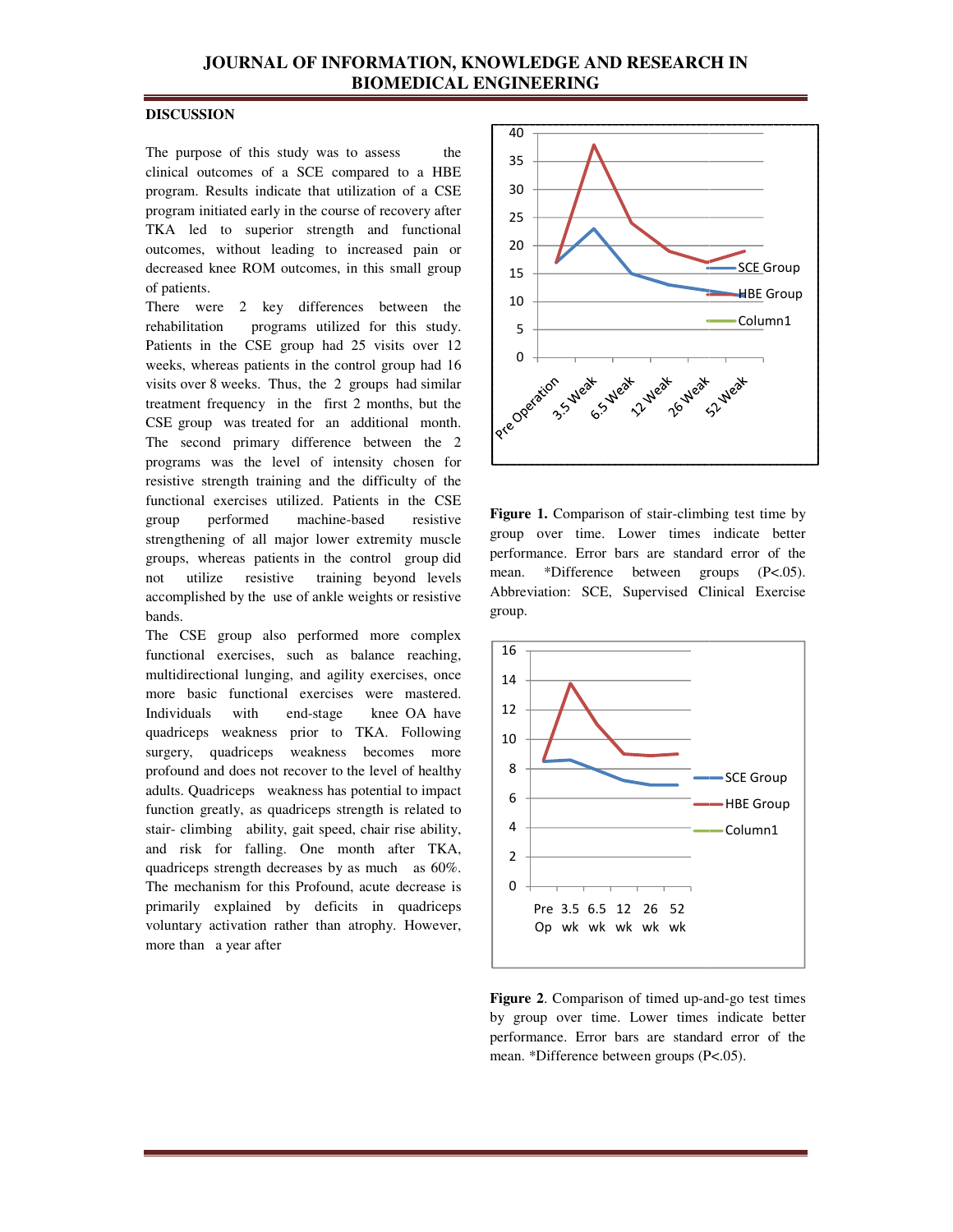TKA, quadriceps atrophy plays a more dominant role in the persistent strength losses observed. Preliminary evidence suggests that progressive resistive exercise is capable of reversing activation deficits. However, no investigation to date has examined the ability of resistive exercise training to decrease activation deficits in the first month following TKA, when it is most profound. In this study, quadriceps Strength was greater in the CSE group compared to the control group at the 3.5- and 12-week time points. How- ever, while quadriceps activation tended to be greater in the CSE group compared to the control group (P = .06; 95% CI:  $-0.3$ , 15.9), the difference in quadriceps activation between groups was not statistically significant. Due to the small sample size of this study, clinically important differences in quadriceps activation could not be ruled out. A larger trial is needed to determine a more precise effect of the CSE intervention on quadriceps activation.

Functional performance on the SCT, TUG, and 6 MW are decreased prior to TKA in patients with end-stage knee OA compared to healthy adults. Following recovery from TKA utilizing traditional rehabilitation techniques, patients have 105% longer SCT times, 63% longer TUG times, and 28% shorter 6MW distances compared to healthy adults of similar age. In this study, functional performance on the SCT and TUG was superior in the CSE group compared to the control group at 3.5 and 12 weeks after TKA.

Overall, the CSE group had significantly better 6MW distances compared to the control group, with the exception of the 12-week time point, at which the difference was 71 m ( $P = .06$ ; 95% CI: -4, 146). At 52 weeks after TKA, the CSE group continued to demonstrate clinically superior outcomes on the SCT and 6 MW tests. However, at 52 weeks, differences on the TUG were no longer statistically different. This is most likely due to a ceiling effect with the TUG, as mean performance of the CSE group on this measure was 6.5 seconds at 52 weeks. Mean performance for the Tug in this age group has been reported to be between 5.6 and 8.0 seconds, which indicates that the CSE group had recovered to normative levels on this measure at 52 weeks. Mean performance on the SCT at 52 weeks for the CSE group was 10.4 seconds. Average performance by healthy adults on the SCT is 8.9+-1.7 seconds, which indicates that the CSE group recovered to within 1 standard deviation of normative performance by 52 weeks. Mean

performance on the 6 MW test for the CSE group was 552 m at 52 weeks.

Key differences between the CSE program detailed in this cohort study and the articles examined in the meta-analysis are (1) the total number of physiotherapy sessions (2) intensity of treatment. In the meta-analysis, the total number of physical therapy treatments ranged from none (home exercise program only) to, which is substantially lower than the 25 visits provided to the CSE group. The intensity of exercise programs described was also far lower than that utilized for the CSE intervention. None of the exercise programs in the meta-analysis utilized resistance beyond ankle weight



**Figure 3.** Comparison of 6-minute walk distances by group over time. Longer distances indicate better performance. Error bars are standard error of the mean. \*Difference between groups (P<.05). †Difference between groups (P = .06).

or resistive bands. Additionally, none of the exercise programs in the meta-analysis utilized higher level functional exercises such as lunges. Based upon personal communication with therapists and orthopaedists, the reason for this focus on lower resistance, less intense programs is the belief or assumption that a more aggressive program will lead to increased pain and decreased ROM. However, these detrimental effects were not observed in the patients included in the CSE group compared to the control group. Because in- dividuals following TKA need to recover not only from the surgery itself but also from functional deficits present prior to surgery, it may be unrealistic to expect them to overcome these deficits with a brief and low-intensity intervention.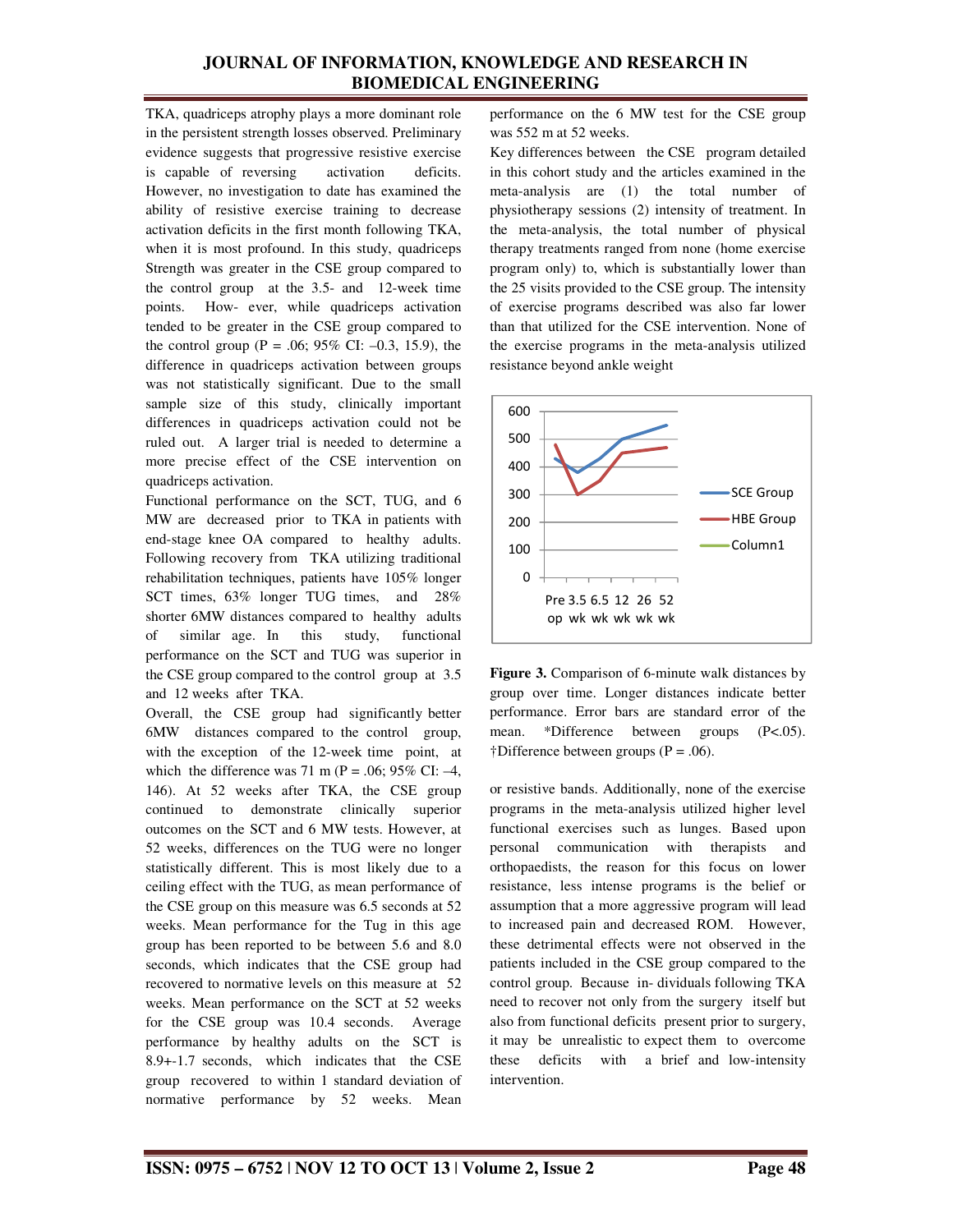The primary limitations of this study are a lack of randomization, lack of blinding, and small sample size. A larger blinded, randomized controlled trial is needed to reduce potential bias and determine if the results observed in this cohort study are consistent in a larger population of patients. Additionally, patient compliance and activity levels were not tracked in this investigation. Differences in activity level, as well as patient compliance, might have affected the observed differences between groups.

## **CONCLUSION**

The CSE program described in this cohort study demonstrated significantly greater short-term and long-term strength and functional performance increases compared to a HBE program. The CSE program was initiated immediately following hospital discharge and did not compromise knee ROM outcomes, cause musculoskeletal injury, or increase pain in this small group of patients. Key differences between the 2 programs were a greater number of treatment sessions over a longer period and the use of machine-based resistive strengthening and higher level functional exercises.

# **KEY POINTS**

**Implication:** The implementation of supervised clinical exercise interventions after TKA should be considered, as the results of this study suggest the potential for better functional short and long term outcomes.

**Caution:** A small sample size and lack of randomization and blinding may limit the strength of conclusions from this study.

**Conflict of Interest:** Author declares that they have no conflicts of interest.

**Source of Funding:** This study was self finance and authors has no financial interest

## **Reference:**

- 1. Mizner RL, Petterson SC, Stevens JE, Vandenborne K, Snyder-Mackler L. Early quadriceps strength loss after total knee arthroplasty. The contributions of muscle atrophy and failure of voluntary muscle activation. J Bone Joint Surg Am. 2005;87:1047-1053. http://dx.doi. org/10.2106/JBJS.D.01992
- 2. American Academy of Orthopaedic Surgeons. 1965. Joint motion. Method of measuring and

recording. Edinburgh: Churchill Livingstone: 56- 65.

- 3. Silva M, Shepherd EF, Jackson WO, Pratt JA, McClung CD, Schmalzried TP. Knee strength<br>after total knee arthroplasty. J arthroplasty. J Arthroplasty.2003;18:605-611.
- 4. Bong MR, Di Cesare PE. 2004. Stiffness after total knee arthroscopy.Journal of American Academic Orthopaedic Surgery 12(3).
- 5. Edwards JZ, Greene KA, Davis RS, Kovacik MW, Noe DA and Askew MJ. 2004. Measuring flexion in knee arthroplasty patients. The Journal of Arthroplasty, vol. 19, no. 3, pp. 369-372.
- 6. Boone DC, Azen SP, Lin CM, Spence C, Baron C, Lee L.1978. Reliability of goniometric measurements. Physical Therapy. 58(11): 1355 - 1360.
- 7. Denis M, Moffet H, Caron F, Ouellet D, Paquet J, Nolet L. 2006. Effectiveness of continuous passive motion and conventional physical therapy after total knee arthroplasty in a randomized clinical trial. Physical therapy 86(2):174 -187.
- 8. Bindelglass DF, Garrison S, Essig K and Leopold T. 1999. A tool to measure the need for subacute care on discharge From the hospital after total knee arthroplasty. The Journal of Arthroplasty, vol. 14, no. 6, pp. 761-763.
- 9. Bozic KJ, Wagie A, Naessens JM, Berry DJ and Rubash HE. 2006. Predictors of discharge to an inpatient extended care facility after total hip or knee arthroplasty. The Journal of Arthroplasty, vol.  $21$ , no.  $6$ , Suppl.  $2$ , pp.
- 10. Bullens PHJ, Van Loon CJM, De Waal Malefijt MC, Laan RFJM and Veth RPH. 2001. A comparison between Subjective and Objective Outcome Assessments. The Journal of Arthroplasty, vol. 16, no. 6, pp. 740-747.
- 11. Chen AF. 2006. Quadriceps sparing total knee replacements: The initial experience with results at two to four years. Journal of Bone and Joint Surgery, vol. 88B, pp. 48-53.
- 12. Crichton N. 2001. Information Point: The Visual Analogue Scale (VAS). Journal of Clinical Nursing, vol.10, pp. 697-706.
- 13. Crowninshield RD, Rosenberg AG and Sporer SM. 2006. Changing demographics of patients with total joint replacement. Clinical